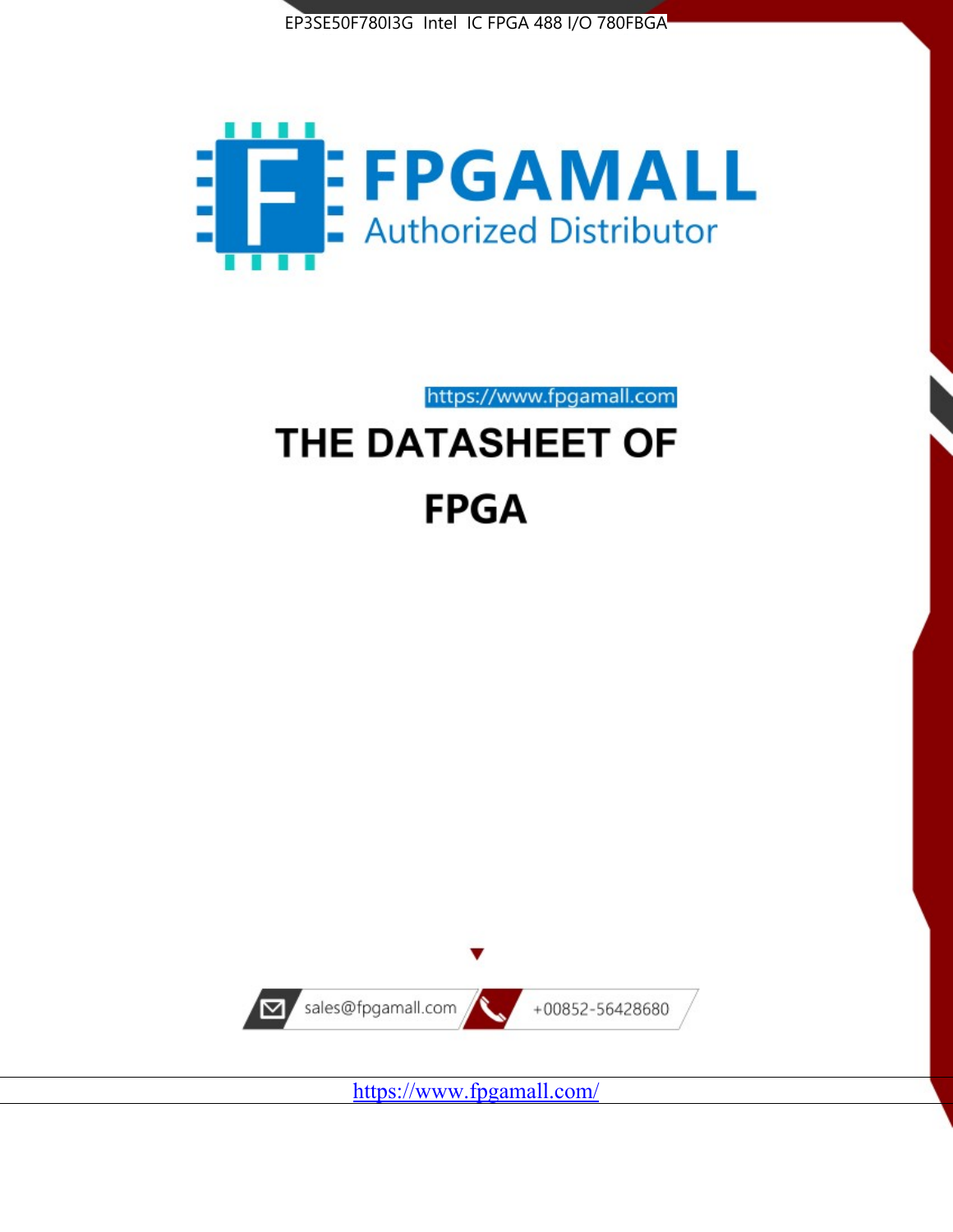EP3SE50F780I3G Intel IC FPGA 488 I/O 780FBGA



# **1. Stratix III Device Family Overview**

**SIII51001-1.8**

The Stratix® III family provides one of the most architecturally advanced, high-performance, low-power FPGAs in the marketplace.

Stratix III FPGAs lower power consumption through Altera's innovative Programmable Power Technology, which provides the ability to turn on the performance where needed and turn down the power consumption for blocks not in use. Selectable Core Voltage and the latest in silicon process optimizations are also employed to deliver the industry's lowest power, high-performance FPGAs.

Specifically designed for ease of use and rapid system integration, the Stratix III FPGA family offers two variants optimized to meet different application needs:

- The Stratix III *L* family provides balanced logic, memory, and multiplier ratios for mainstream applications.
- The Stratix III *E* family is memory- and multiplier-rich for data-centric applications.

Modular I/O banks with a common bank structure for vertical migration lend efficiency and flexibility to the high-speed I/O. Package and die enhancements with dynamic on-chip termination, output delay, and current strength control provide best-in-class signal integrity.

Based on a 1.1-V, 65-nm all-layer copper SRAM process, the Stratix III family is a programmable alternative to custom ASICs and programmable processors for high-performance logic, digital signal processing (DSP), and embedded designs.

Stratix III devices include optional configuration bit stream security through volatile or non-volatile 256-bit Advanced Encryption Standard (AES) encryption. Where ultra-high reliability is required, Stratix III devices include automatic error detection circuitry to detect data corruption by soft errors in the configuration random-access memory (CRAM) and user memory cells.

# **Features Summary**

Stratix III devices offer the following features:

- 48,000 to 338,000 equivalent logic elements (LEs) (refer to Table 1–1)
- 2,430 to 20,497 Kbits of enhanced TriMatrix memory consisting of three RAM block sizes to implement true dual-port memory and FIFO buffers
- High-speed DSP blocks provide dedicated implementation of 9×9, 12×12, 18×18, and 36×36 multipliers (at up to 550 MHz), multiply-accumulate functions, and finite impulse response (FIR) filters
- I/O:GND:PWR ratio of 8:1:1 along with on-die and on-package decoupling for robust signal integrity
- Programmable Power Technology, which minimizes power while maximizing device performance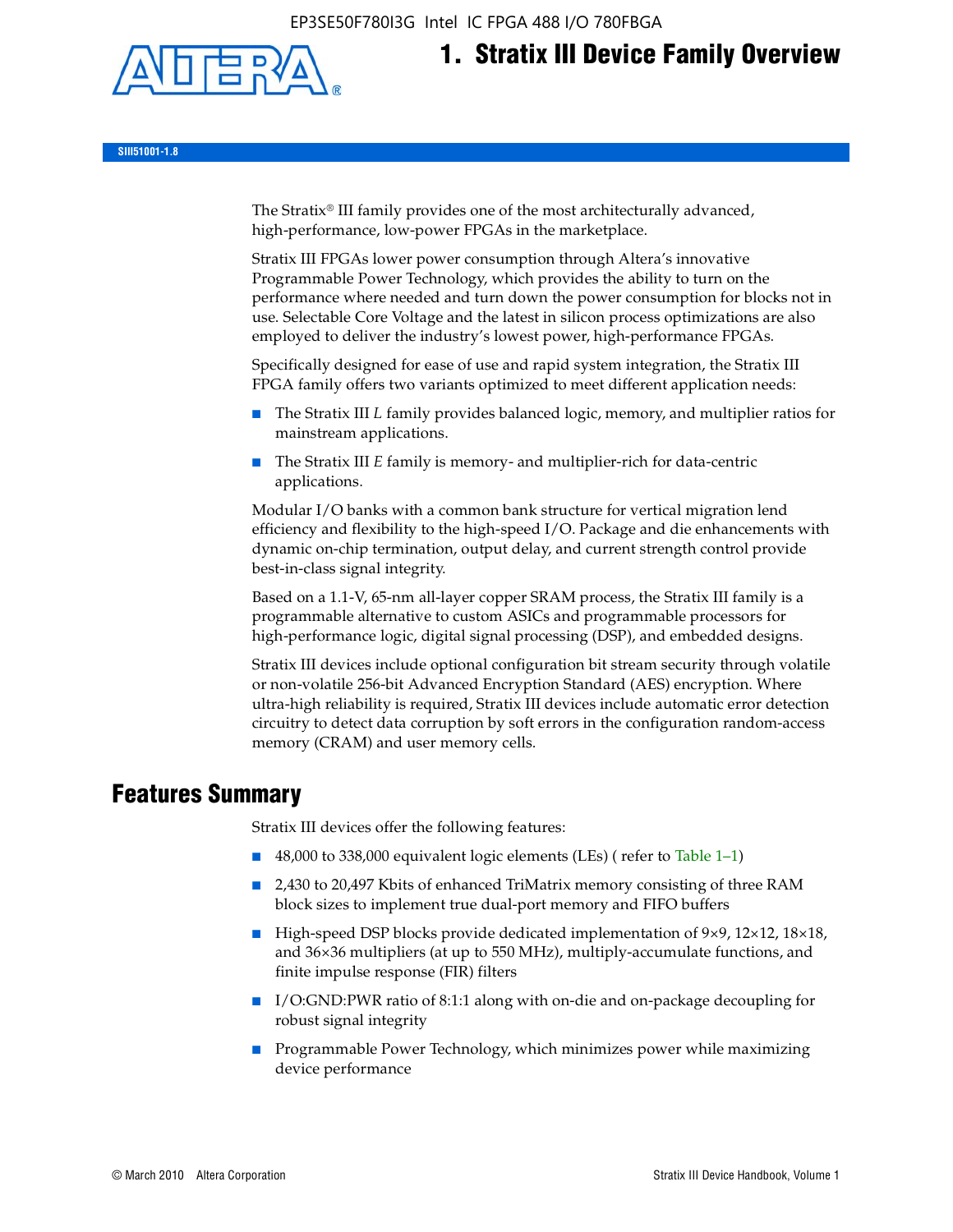- Selectable Core Voltage, available in low-voltage devices (L ordering code suffix), enables selection of lowest power or highest performance operation
- Up to 16 global clocks, 88 regional clocks, and 116 peripheral clocks per device
- Up to 12 phase-locked loops (PLLs) per device that support PLL reconfiguration, clock switchover, programmable bandwidth, clock synthesis, and dynamic phase shifting
- Memory interface support with dedicated DQS logic on all I/O banks
- Support for high-speed external memory interfaces including DDR, DDR2, DDR3 SDRAM, RLDRAM II, QDR II, and QDR II+ SRAM on up to 24 modular I/O banks
- Up to 1,104 user I/O pins arranged in 24 modular I/O banks that support a wide range of industry I/O standards
- Dynamic On-Chip Termination (OCT) with auto calibration support on all  $I/O$ banks
- High-speed differential I/O support with serializer/deserializer (SERDES) and dynamic phase alignment (DPA) circuitry for 1.6 Gbps performance
- Support for high-speed networking and communications bus standards including SPI-4.2, SFI-4, SGMII, Utopia IV, 10 Gigabit Ethernet XSBI, Rapid I/O, and NPSI
- The only high-density, high-performance FPGA with support for 256-bit AES volatile and non-volatile security key to protect designs
- Robust on-chip hot socketing and power sequencing support
- Integrated cyclical redundancy check (CRC) for configuration memory error detection with critical error determination for high availability systems support
- Built-in error correction coding (ECC) circuitry to detect and correct data errors in M144K TriMatrix memory blocks
- Nios<sup>®</sup> II embedded processor support
- Support for multiple intellectual property megafunctions from Altera® MegaCore® functions and Altera Megafunction Partners Program (AMPPSM)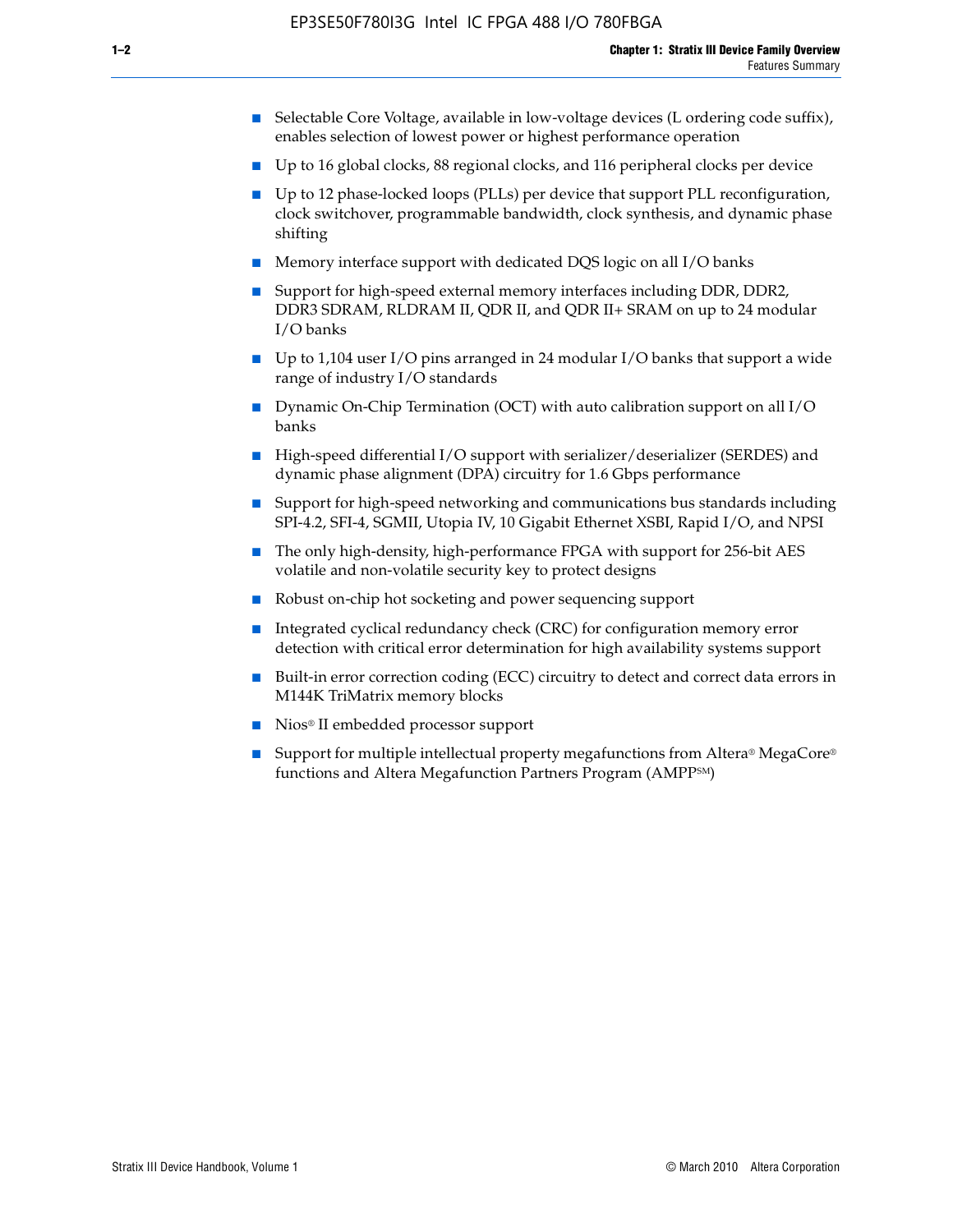#### Table 1–1 lists the Stratix III FPGA family features.

|                                       | Device/<br><b>Feature</b> | <b>ALMs</b> | <b>LEs</b> | <b>M9K</b><br><b>Blocks</b> | <b>M144K</b><br><b>Blocks</b> | <b>MLAB</b><br><b>Blocks</b> | <b>Total</b><br><b>Embedded</b><br><b>RAM Kbits</b> | <b>MLAB</b><br><b>RAM</b><br><b>Kbits</b><br>(1) | <b>Total</b><br><b>RAM</b><br>Kbits $(2)$ | $18\times18$ -bit<br><b>Multipliers</b><br>(FIR Mode) | <b>PLLs</b><br>(3) |
|---------------------------------------|---------------------------|-------------|------------|-----------------------------|-------------------------------|------------------------------|-----------------------------------------------------|--------------------------------------------------|-------------------------------------------|-------------------------------------------------------|--------------------|
|                                       | EP3SL50                   | 19K         | 47.5K      | 108                         | 6                             | 950                          | 1,836                                               | 297                                              | 2,133                                     | 216                                                   | 4                  |
|                                       | EP3SL70                   | 27K         | 67.5K      | 150                         | 6                             | 1,350                        | 2,214                                               | 422                                              | 2,636                                     | 288                                                   | 4                  |
| <b>Stratix III</b>                    | EP3SL110                  | 43K         | 107.5K     | 275                         | 12                            | 2,150                        | 4,203                                               | 672                                              | 4,875                                     | 288                                                   | 8                  |
| Logic<br>Family                       | EP3SL150                  | 57K         | 142.5K     | 355                         | 16                            | 2,850                        | 5,499                                               | 891                                              | 6,390                                     | 384                                                   | 8                  |
|                                       | EP3SL200                  | 80K         | 200K       | 468                         | 36                            | 4,000                        | 9,396                                               | 1,250                                            | 10,646                                    | 576                                                   | 12                 |
|                                       | EP3SL340                  | 135K        | 337.5K     | 1.040                       | 48                            | 6,750                        | 16,272                                              | 2,109                                            | 18,381                                    | 576                                                   | 12                 |
|                                       | EP3SE50                   | 19K         | 47.5K      | 400                         | 12                            | 950                          | 5,328                                               | 297                                              | 5,625                                     | 384                                                   | 4                  |
| <b>Stratix III</b><br><b>Enhanced</b> | EP3SE80                   | 32K         | 80K        | 495                         | 12                            | 1,600                        | 6,183                                               | 500                                              | 6,683                                     | 672                                                   | 8                  |
| Family                                | EP3SE110                  | 43K         | 107.5K     | 639                         | 16                            | 2,150                        | 8,055                                               | 672                                              | 8,727                                     | 896                                                   | 8                  |
|                                       | EP3SE260                  | 102K        | 255K       | 864                         | 48                            | 5,100                        | 14,688                                              | 1,594                                            | 16,282                                    | 768                                                   | 12                 |

**Table 1–1.** FPGA Family Features for Stratix III Devices

**Notes to Table 1–1:**

(1) MLAB ROM mode supports twice the number of MLAB RAM Kbits.

(2) For total ROM Kbits, use this equation to calculate: Total ROM Kbits = Total Embedded RAM Kbits +  $[(# of MLAB blocks × 640)/1024]$ 

(3) The availability of the PLLs shown in this column is based on the device with the largest package. Refer to the *[Clock Networks and PLLs in Stratix](http://www.altera.com/literature/hb/stx3/stx3_siii51006.pdf)  [III Devices](http://www.altera.com/literature/hb/stx3/stx3_siii51006.pdf)* chapter in volume 1 of the *Stratix III Device Handbook* for the availability of the PLLs for each device.

> The Stratix III logic family (*L*) offers balanced logic, memory, and multipliers to address a wide range of applications, while the enhanced family (*E*) offers more memory and multipliers per logic and is ideal for wireless, medical imaging, and military applications.

Stratix III devices are available in space-saving FineLine BGA (FBGA) packages (refer to Table 1–2 and Table 1–3).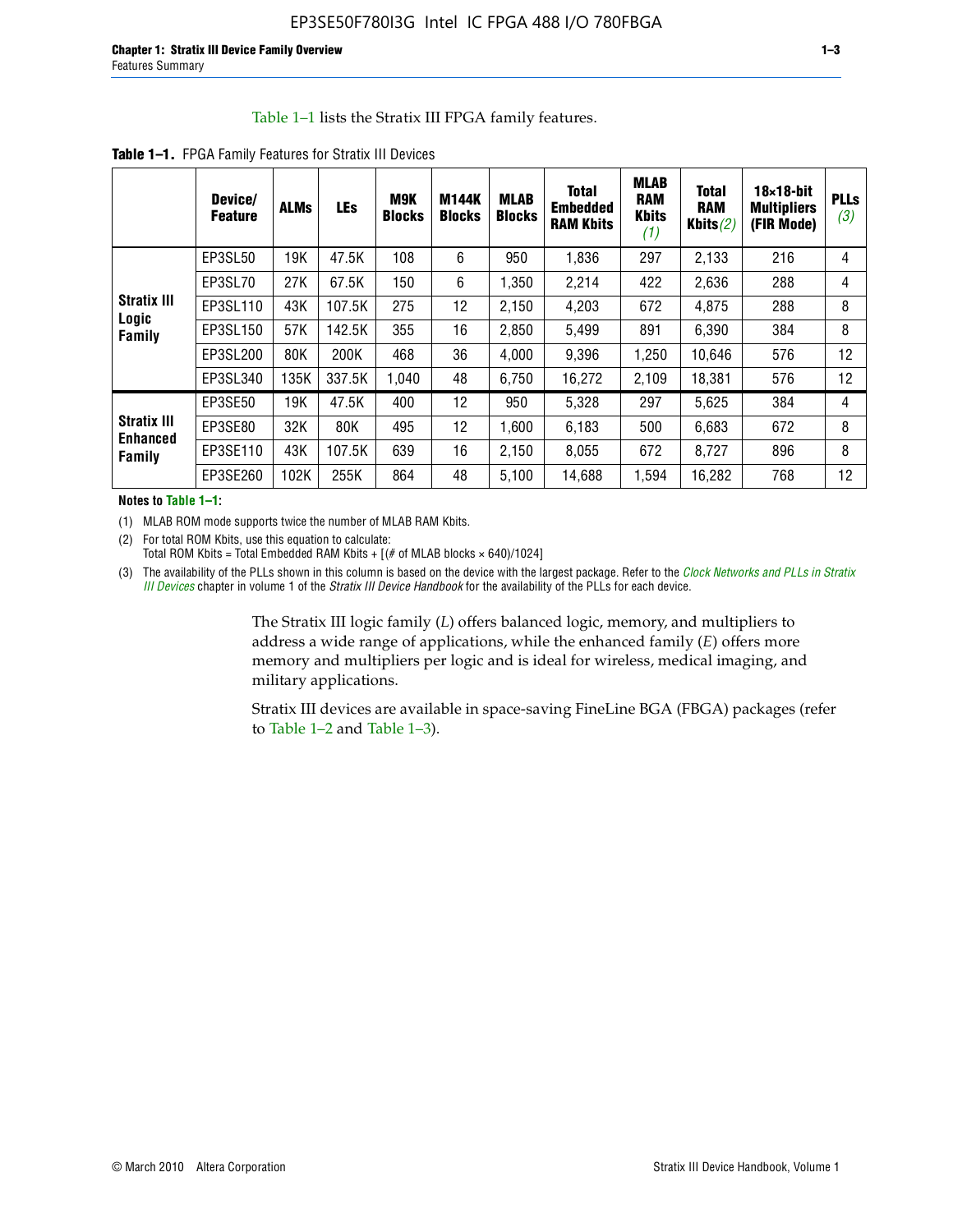Table 1–2 lists the Stratix III FPGA package options and I/O pin counts.

| <b>Device</b> | 484-Pin<br><b>FineLine</b><br>BGA(2) | <b>780-Pin</b><br><b>FineLine</b><br>BGA(2) | <b>1152-Pin</b><br><b>FineLine</b><br>BGA(2) | <b>1517-Pin</b><br><b>FineLine BGA</b><br>(3) | <b>1760-Pin</b><br><b>FineLine BGA</b><br>(3) |
|---------------|--------------------------------------|---------------------------------------------|----------------------------------------------|-----------------------------------------------|-----------------------------------------------|
| EP3SL50       | 296                                  | 488                                         |                                              |                                               |                                               |
| EP3SL70       | 296                                  | 488                                         |                                              |                                               |                                               |
| EP3SL110      |                                      | 488                                         | 744                                          |                                               |                                               |
| EP3SL150      |                                      | 488                                         | 744                                          |                                               |                                               |
| EP3SL200      |                                      | 488 $(5)$                                   | 744                                          | 976                                           |                                               |
| EP3SL340      |                                      |                                             | 744 $(4)$                                    | 976                                           | 1,120                                         |
| EP3SE50       | 296                                  | 488                                         |                                              |                                               |                                               |
| EP3SE80       |                                      | 488                                         | 744                                          |                                               |                                               |
| EP3SE110      |                                      | 488                                         | 744                                          |                                               |                                               |
| EP3SE260      |                                      | 488(5)                                      | 744                                          | 976                                           |                                               |

**Table 1–2.** Package Options and I/O Pin Counts *(Note 1)*

**Notes to Table 1–2:**

(1) The arrows indicate vertical migration.

- (2) All I/O pin counts include eight dedicated clock inputs (CLK1p, CLK1n, CLK3p, CLK3n, CLK8p, CLK8n, CLK10p, and CLK10n) that can be used for data inputs.
- (3) All I/O pin counts include eight dedicated clock inputs (CLK1p, CLK1n, CLK3p, CLK3n, CLK8p, CLK8n, CLK10p, and CLK10n) and eight dedicated corner PLL clock inputs (PLL\_L1\_CLKp, PLL\_L1\_CLKn, PLL\_L4\_CLKp, PLL\_L4\_CLKn, PLL\_R4\_CLKp, PLL\_R4\_CLKn, PLL\_R1\_CLKp, and PLL\_R1\_CLKn) that can be used for data inputs.
- (4) The EP3SL340 FPGA is offered only in the H1152 package, but not offered in the F1152 package.
- (5) The EP3SE260 and EP3SL200 FPGAs are offered only in the H780 package, but not offered in the F780 package.

All Stratix III devices support vertical migration within the same package (for example, you can migrate between the EP3SL50 and EP3SL70 devices in the 780-pin FineLine BGA package). Vertical migration allows you to migrate to devices whose dedicated pins, configuration pins, and power pins are the same for a given package across device densities.

To ensure that a board layout supports migratable densities within one package offering, enable the applicable vertical migration path within the Quartus® II software. On the Assignments menu, point to **Device** and click **Migration Devices**. You can migrate from the *L* family to the *E* family without increasing the number of LEs available. This minimizes the cost of vertical migration.

Table 1–3 lists the Stratix III FineLine BGA (FBGA) package sizes.

|  |  | <b>Table 1-3.</b> FineLine BGA Package Sizes |
|--|--|----------------------------------------------|
|--|--|----------------------------------------------|

| <b>Dimension</b>     | 484 Pin | 780 Pin | <b>1152 Pin</b> | <b>1517 Pin</b> | <b>1760 Pin</b> |
|----------------------|---------|---------|-----------------|-----------------|-----------------|
| Pitch (mm)           | 1.00    | 00. ا   | 1.00            | 1.00            | 1.00            |
| Area $(mm2)$         | 529     | 841     | 1.225           | 1.600           | 1.849           |
| Length/Width (mm/mm) | 23/23   | 29/29   | 35/35           | 40/40           | 43/43           |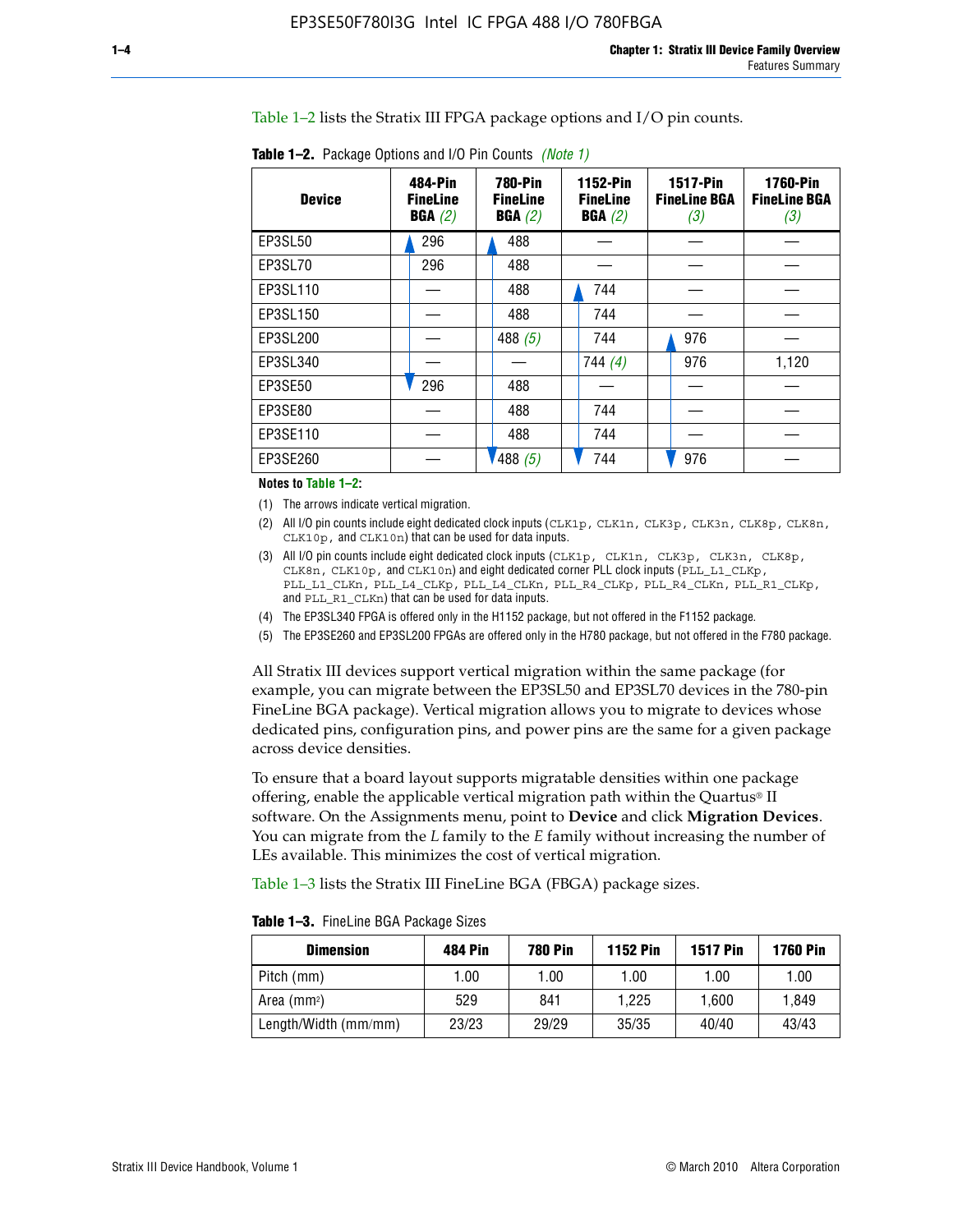Table 1–4 lists the Stratix III Hybrid FineLine BGA (HBGA) package sizes.

**Table 1–4.** Hybrid FineLine BGA Package Sizes

| <b>Dimension</b>     | <b>780 Pin</b> | <b>1152 Pin</b> |
|----------------------|----------------|-----------------|
| Pitch (mm)           | 1.00           | 1.00            |
| Area $(mm^2)$        | 1.089          | 1.600           |
| Length/Width (mm/mm) | 33/33          | 40/40           |

Stratix III devices are available in up to three speed grades: –2, –3, and –4, with –2 being the fastest. Stratix III devices are offered in both commercial and industrial temperature range ratings with leaded and lead-free packages. Selectable Core Voltage is available in specially marked low-voltage devices (*L* ordering code suffix).

Table 1–5 lists the Stratix III device speed grades.

Table 1-5. Speed Grades for Stratix III Devices (Part 1 of 2)

| <b>Device</b> | <b>Temperature</b><br>Grade | 484 - Pin<br><b>FineLine</b><br><b>BGA</b> | <b>780-Pin</b><br><b>FineLine</b><br><b>BGA</b> | 780-Pin<br><b>Hybrid</b><br><b>FineLine</b><br><b>BGA</b> | 1152-Pin<br><b>FineLine</b><br><b>BGA</b> | 1152-Pin<br><b>Hybrid</b><br><b>FineLine</b><br><b>BGA</b> | 1517-Pin<br><b>FineLine</b><br><b>BGA</b> | <b>1760-Pin</b><br><b>FineLine</b><br><b>BGA</b> |
|---------------|-----------------------------|--------------------------------------------|-------------------------------------------------|-----------------------------------------------------------|-------------------------------------------|------------------------------------------------------------|-------------------------------------------|--------------------------------------------------|
| EP3SL50       | Commercial                  | $-2, -3, -4,$<br>$-41$                     | $-2, -3, -4,$<br>$-4L$                          |                                                           |                                           |                                                            |                                           |                                                  |
|               | Industrial                  | $-3, -4, -4L$                              | $-3, -4, -4L$                                   | $\equiv$                                                  | $\equiv$                                  | $\overline{\phantom{0}}$                                   | $\overline{\phantom{0}}$                  | $\overline{\phantom{0}}$                         |
| EP3SL70       | Commercial                  | $-2, -3, -4,$<br>$-41$                     | $-2, -3, -4,$<br>$-41$                          |                                                           |                                           |                                                            |                                           |                                                  |
|               | Industrial                  | $-3, -4, -4L$                              | $-3, -4, -4L$                                   | $\qquad \qquad -$                                         | $\overline{\phantom{0}}$                  | $\overline{\phantom{0}}$                                   | $\equiv$                                  |                                                  |
| EP3SL110      | Commercial                  |                                            | $-2, -3, -4,$<br>$-4L$                          |                                                           | $-2, -3, -4,$<br>$-4L$                    |                                                            |                                           |                                                  |
|               | Industrial                  | $\overline{\phantom{0}}$                   | $-3, -4, -4L$                                   | $\frac{1}{1}$                                             | $-3, -4, -4L$                             | $\equiv$                                                   | $\equiv$                                  | $\overline{\phantom{0}}$                         |
| EP3SL150      | Commercial                  |                                            | $-2, -3, -4,$<br>$-41$                          |                                                           | $-2, -3, -4,$<br>$-41$                    |                                                            |                                           |                                                  |
|               | Industrial                  |                                            | $-3, -4, -4L$                                   | $\frac{1}{2}$                                             | $-3, -4, -4L$                             |                                                            | $\qquad \qquad -$                         | $\equiv$                                         |
| EP3SL200      | Commercial                  |                                            |                                                 | $-2, -3, -4,$<br>$-4L$                                    | $-2, -3, -4,$<br>$-4L$                    |                                                            | $-2,-3,-4,$<br>$-4L$                      |                                                  |
|               | Industrial (1)              | $\equiv$                                   | $\equiv$                                        | $-3, -4, -4L$                                             | $-3, -4, -4L$                             | $\frac{1}{1}$                                              | $-3, -4, -4L$                             | $\frac{1}{1}$                                    |
| EP3SL340      | Commercial                  |                                            | $\equiv$                                        |                                                           | $\frac{1}{2}$                             |                                                            | $-2, -3, -4$ $-2, -3, -4$                 | $-2, -3, -4$                                     |
|               | Industrial $(1)$            |                                            |                                                 | $\overline{\phantom{0}}$                                  | $-$                                       |                                                            | $-3, -4, -4$ $-3, -4, -4$                 | $-3, -4, -4L$                                    |
| EP3SE50       | Commercial                  | $-2, -3, -4,$<br>$-4L$                     | $-2, -3, -4,$<br>$-4L$                          |                                                           |                                           |                                                            |                                           |                                                  |
|               | Industrial                  | $-3, -4, -4L$                              | $-3, -4, -4L$                                   | $\equiv$                                                  | $\overline{\phantom{0}}$                  | $\overline{\phantom{0}}$                                   | $\overline{\phantom{0}}$                  | $\overline{\phantom{0}}$                         |
| EP3SE80       | Commercial                  |                                            | $-2, -3, -4,$<br>$-4L$                          |                                                           | $-2, -3, -4,$<br>$-4L$                    |                                                            |                                           |                                                  |
|               | Industrial                  |                                            | $-3, -4, -4L$                                   |                                                           | $-3, -4, -4L$                             |                                                            | $\equiv$                                  |                                                  |
| EP3SE110      | Commercial                  |                                            | $-2, -3, -4,$<br>$-4L$                          |                                                           | $-2, -3, -4,$<br>$-41$                    |                                                            |                                           |                                                  |
|               | Industrial                  |                                            | $-3, -4, -4L$                                   | $\overline{\phantom{0}}$                                  | $-3, -4, -4L$                             |                                                            |                                           |                                                  |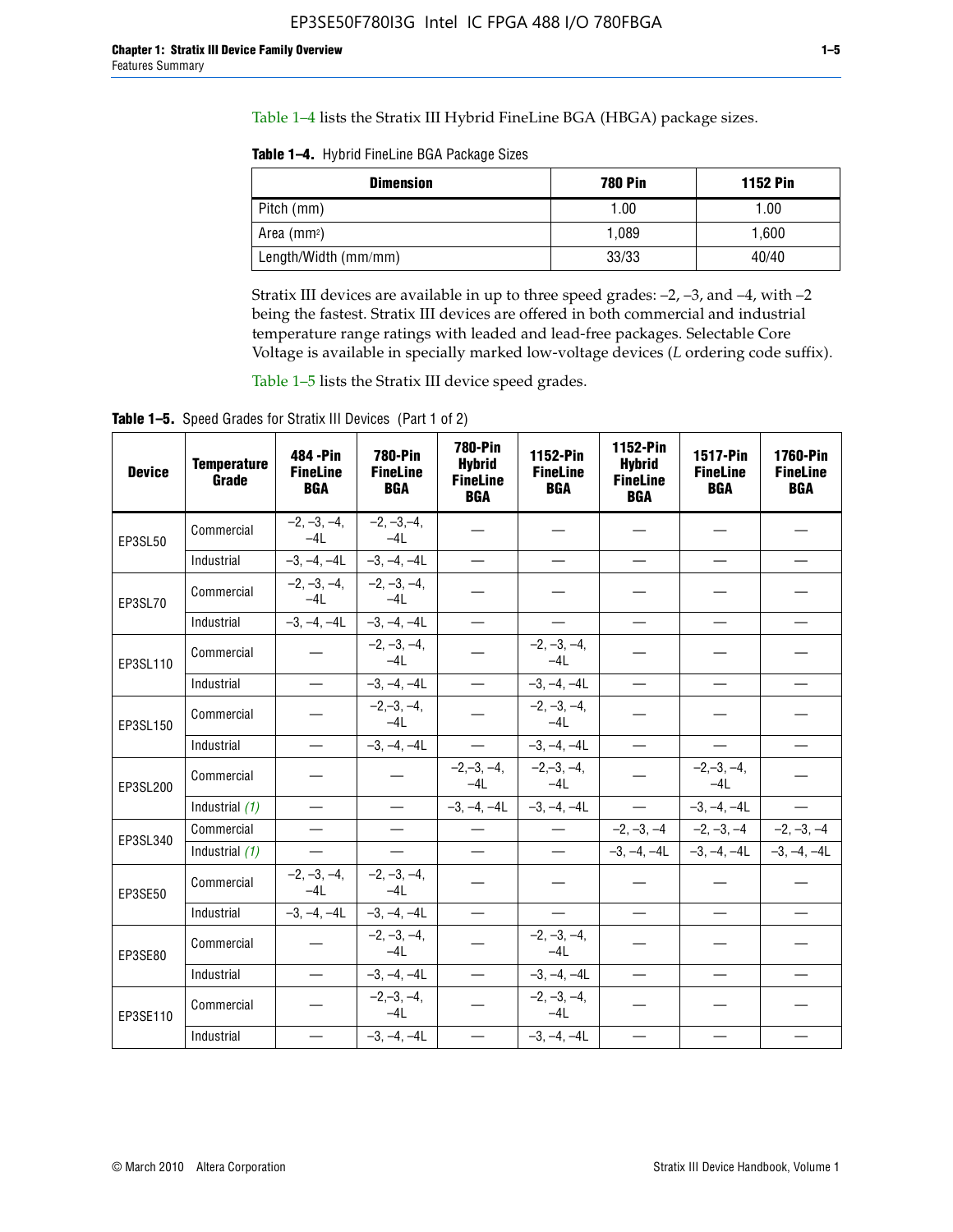| <b>Device</b> | Temperature<br>Grade | 484 - Pin<br><b>FineLine</b><br><b>BGA</b> | <b>780-Pin</b><br><b>FineLine</b><br>BGA | <b>780-Pin</b><br><b>Hybrid</b><br><b>FineLine</b><br><b>BGA</b> | 1152-Pin<br><b>FineLine</b><br><b>BGA</b> | <b>1152-Pin</b><br><b>Hybrid</b><br><b>FineLine</b><br><b>BGA</b> | <b>1517-Pin</b><br><b>FineLine</b><br><b>BGA</b> | <b>1760-Pin</b><br><b>FineLine</b><br><b>BGA</b> |
|---------------|----------------------|--------------------------------------------|------------------------------------------|------------------------------------------------------------------|-------------------------------------------|-------------------------------------------------------------------|--------------------------------------------------|--------------------------------------------------|
| EP3SE260      | Commercial           |                                            |                                          | $-2, -3, -4,$<br>$-4L$                                           | $-2, -3, -4,$<br>$-4L$                    |                                                                   | $-2, -3, -4,$<br>$-4L$                           |                                                  |
|               | Industrial $(1)$     |                                            |                                          | $-3, -4, -4L$                                                    | $-3, -4, -4L$                             |                                                                   | $-3, -4, -4L$                                    |                                                  |

**Table 1–5.** Speed Grades for Stratix III Devices (Part 2 of 2)

**Note to Table 1–5:**

(1) For EP3SL340, EP3SL200, and EP3SE260 devices, the industrial junction temperature range for –4L is 0–100°C, regardless of supply voltage.

# **Architecture Features**

The following section describes the various features of the Stratix III family FPGAs.

### **Logic Array Blocks and Adaptive Logic Modules**

The Logic Array Block (LAB) is composed of basic building blocks known as Adaptive Logic Modules (ALMs) that can be configured to implement logic, arithmetic, and register functions. Each LAB consists of ten ALMs, carry chains, shared arithmetic chains, LAB control signals, local interconnect, and register chain connection lines. ALMs are part of a unique, innovative logic structure that delivers faster performance, minimizes area, and reduces power consumption. ALMs expand the traditional 4-input look-up table architecture to 7 inputs, increasing performance by reducing LEs, logic levels, and associated routing. In addition, ALMs maximize DSP performance with dedicated functionality to efficiently implement adder trees and other complex arithmetic functions. The Quartus II Compiler places associated logic in an LAB or adjacent LABs, allowing the use of local, shared arithmetic chain, and register chain connections for performance and area efficiency.

The Stratix III LAB has a new derivative called Memory LAB (or MLAB), which adds SRAM memory capability to the LAB. MLAB is a superset of the LAB and includes all LAB features. MLABs support a maximum of 320 bits of simple dual-port Static Random Access Memory (SRAM). Each ALM in an MLAB can be configured as a 16×2 block, resulting in a configuration of 16×20 simple dual port SRAM block. MLAB and LAB blocks always co-exist as pairs in all Stratix III families, allowing up to 50% of the logic (LABs) to be traded for memory (MLABs).



f For more information about LABs and ALMs, refer to the *[Logic Array Blocks and](http://www.altera.com/literature/hb/stx3/stx3_siii51002.pdf)  [Adaptive Logic Modules in Stratix III Devices](http://www.altera.com/literature/hb/stx3/stx3_siii51002.pdf)* chapter.



For more information about MLAB modes, features and design considerations, refer to the *[TriMatrix Embedded Memory Blocks in Stratix III Devices](http://www.altera.com/literature/hb/stx3/stx3_siii51004.pdf)* chapter.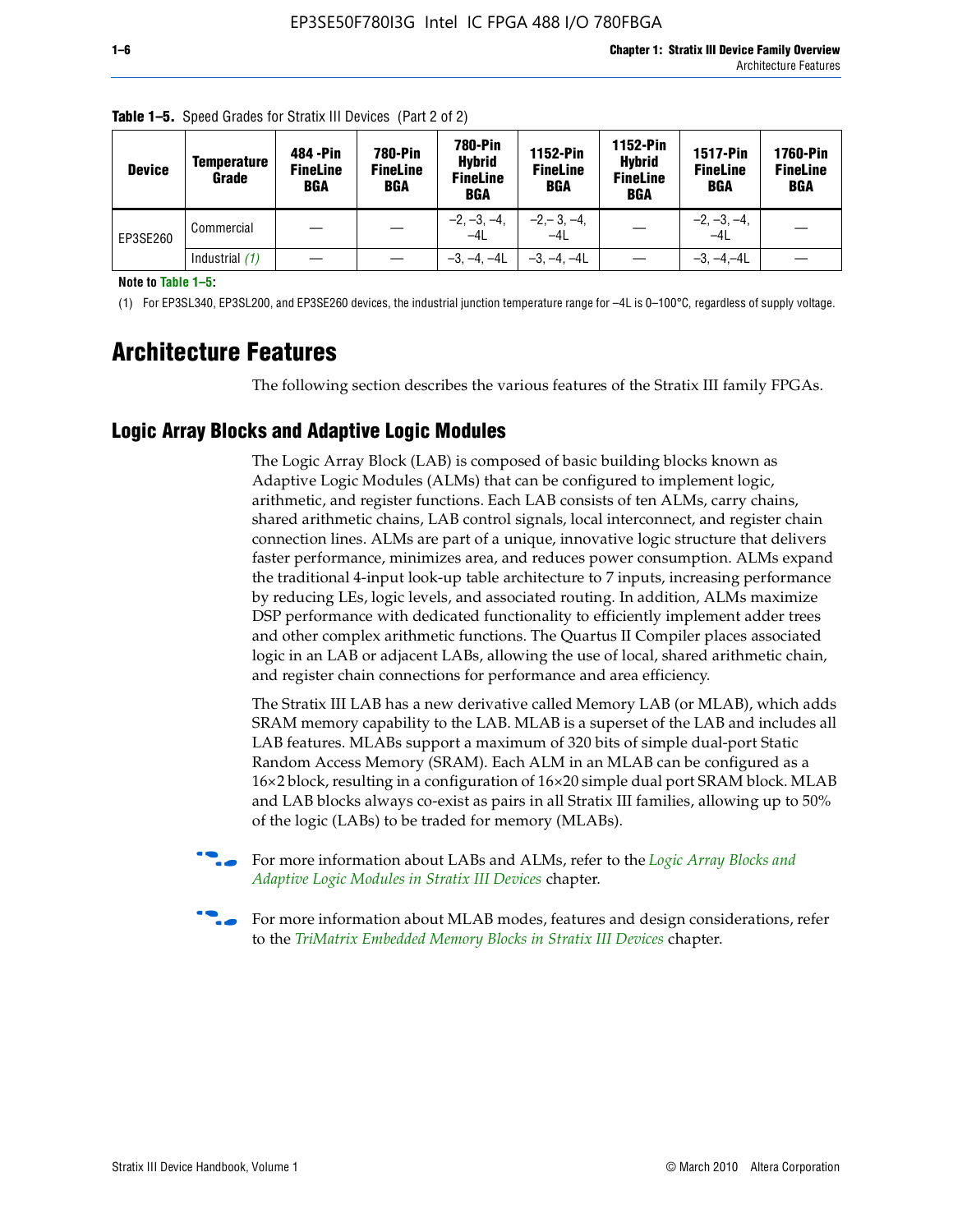#### **MultiTrack Interconnect**

In the Stratix III architecture, connections between ALMs, TriMatrix memory, DSP blocks, and device I/O pins are provided by the MultiTrack interconnect structure with DirectDrive technology. The MultiTrack interconnect consists of continuous, performance-optimized row and column interconnects that span fixed distances. A routing structure with fixed length resources for all devices allows predictable and repeatable performance when migrating through different device densities. The MultiTrack interconnect provides 1-hop connection to 34 adjacent LABs, 2-hop connections to 96 adjacent LABs and 3-hop connections to 160 adjacent LABs.

DirectDrive technology is a deterministic routing technology that ensures identical routing resource usage for any function regardless of placement in the device. The MultiTrack interconnect and DirectDrive technology simplify the integration stage of block-based designing by eliminating the reoptimization cycles that typically follow design changes and additions. The Quartus II Compiler also automatically places critical design paths on faster interconnects to improve design performance.

#### f For more information, refer to the *[MultiTrack Interconnect in Stratix III Devices](http://www.altera.com/literature/hb/stx3/stx3_siii51003.pdf)* chapter.

#### **TriMatrix Embedded Memory Blocks**

TriMatrix embedded memory blocks provide three different sizes of embedded SRAM to efficiently address the needs of Stratix III FPGA designs. TriMatrix memory includes the following blocks:

- 320-bit MLAB blocks optimized to implement filter delay lines, small FIFO buffers, and shift registers
- 9-Kbit M9K blocks that can be used for general purpose memory applications
- 144-Kbit M144K blocks that are ideal for processor code storage, packet and video frame buffering

Each embedded memory block can be independently configured to be a single- or dual-port RAM, ROM, or shift register via the Quartus II MegaWizard™ Plug-In Manager. Multiple blocks of the same type can also be stitched together to produce larger memories with minimal timing penalty. TriMatrix memory provides up to 16,272 Kbits of embedded SRAM at up to 600 MHz operation.

For more information about TriMatrix memory blocks, modes, features, and design considerations, refer to the *[TriMatrix Embedded Memory Blocks in Stratix III Devices](http://www.altera.com/literature/hb/stx3/stx3_siii51004.pdf)* chapter.

#### **DSP Blocks**

Stratix III devices have dedicated high-performance digital signal processing (DSP) blocks optimized for DSP applications requiring high data throughput. Stratix III devices provide you with the ability to implement various high-performance DSP functions easily. Complex systems such as WiMAX, 3GPP WCDMA, CDMA2000, voice over Internet Protocol (VoIP), H.264 video compression, and high-definition television (HDTV) require high-performance DSP blocks to process data. These system designs typically use DSP blocks to implement finite impulse response (FIR) filters, complex FIR filters, infinite impulse response (IIR) filters, fast Fourier transform (FFT) functions, and discrete cosine transform (DCT) functions.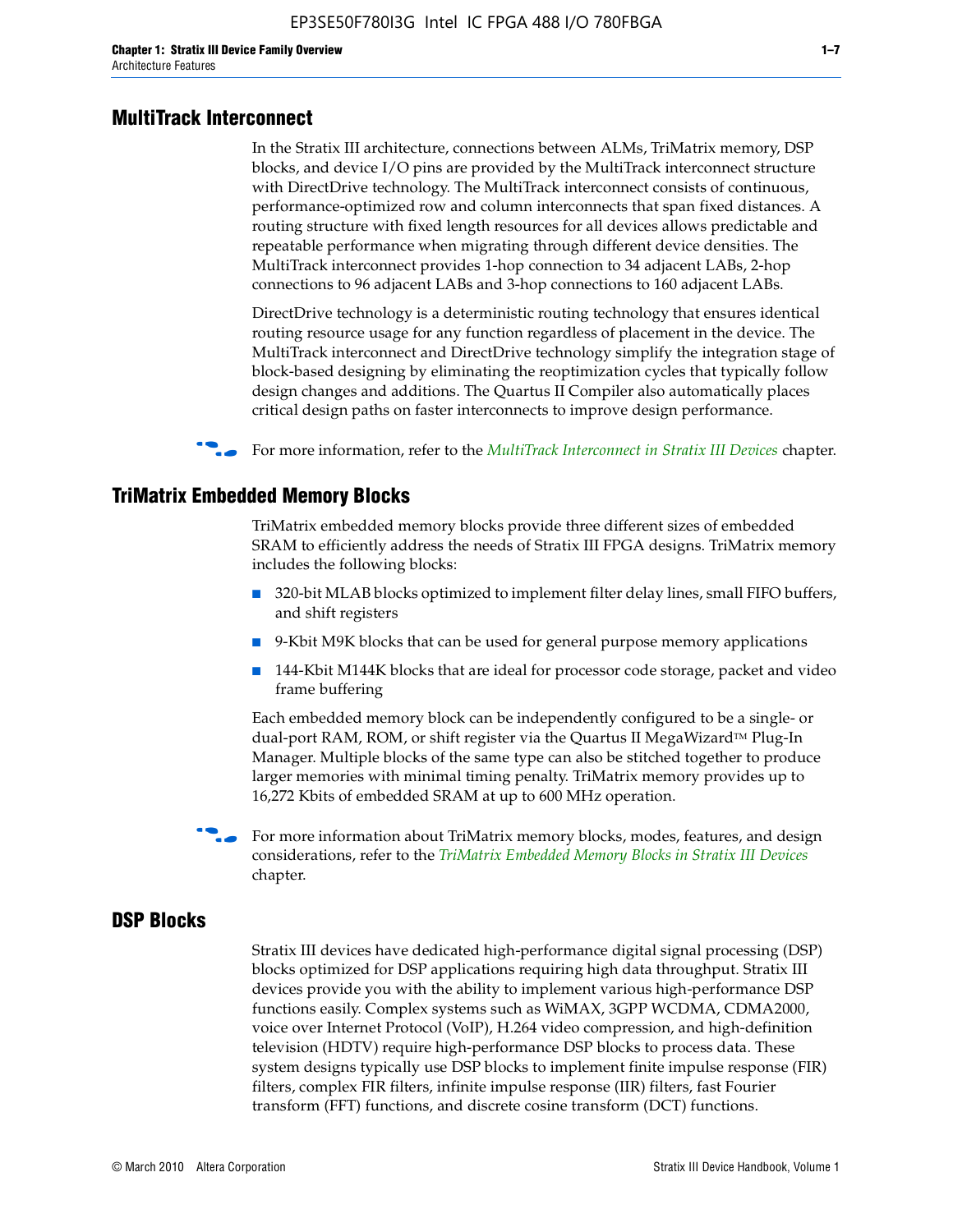Stratix III devices have up to 112 DSP blocks. The architectural highlights of the Stratix III DSP block are the following:

- High-performance, power optimized, fully pipelined multiplication operations
- Native support for 9-bit, 12-bit, 18-bit, and 36-bit word lengths
- Native support for 18-bit complex multiplications
- Efficient support for floating point arithmetic formats (24-bit for Single Precision and 53-bit for Double Precision)
- Signed and unsigned input support
- Built-in addition, subtraction, and accumulation units to efficiently combine multiplication results
- Cascading 18-bit input bus to form tap-delay lines
- Cascading 44-bit output bus to propagate output results from one block to the next block
- Rich and flexible arithmetic rounding and saturation units
- Efficient barrel shifter support
- Loopback capability to support adaptive filtering

DSP block multipliers can optionally feed an adder/subtractor or accumulator in the block depending on user configuration. This option saves ALM routing resources and increases performance, because all connections and blocks are inside the DSP block. Additionally, the DSP Block input registers can efficiently implement shift registers for FIR filter applications, and the Stratix III DSP blocks support rounding and saturation. The Quartus II software includes megafunctions that control the mode of operation of the DSP blocks based on user parameter settings.

f For more information, refer to the *[DSP Blocks in Stratix III Devices](http://www.altera.com/literature/hb/stx3/stx3_siii51005.pdf)* chapter.

#### **Clock Networks and PLLs**

Stratix III devices provide dedicated Global Clock Networks (GCLKs), Regional Clock Networks (RCLKs), and Periphery Clock Networks (PCLKs). These clocks are organized into a hierarchical clock structure that provides up to 104 unique clock domains (16 GCLK + 88 RCLK) within the Stratix III device and allows for up to 38 (16 GCLK + 22 RCLK) unique GCLK/RCLK clock sources per device quadrant.

Stratix III devices deliver abundant PLL resources with up to 12 PLLs per device and up to 10 outputs per PLL. Every output can be independently programmed, creating a unique, customizable clock frequency. Inherent jitter filtration and fine granularity control over multiply, divide ratios, and dynamic phase-shift reconfiguration provide the high-performance precision required in today's high-speed applications. Stratix III PLLs are feature rich, supporting advanced capabilities such as clock switchover, reconfigurable phase shift, PLL reconfiguration, and reconfigurable bandwidth. PLLs can be used for general-purpose clock management supporting multiplication, phase shifting, and programmable duty cycle. Stratix III PLLs also support external feedback mode, spread-spectrum input clock tracking, and post-scale counter cascading.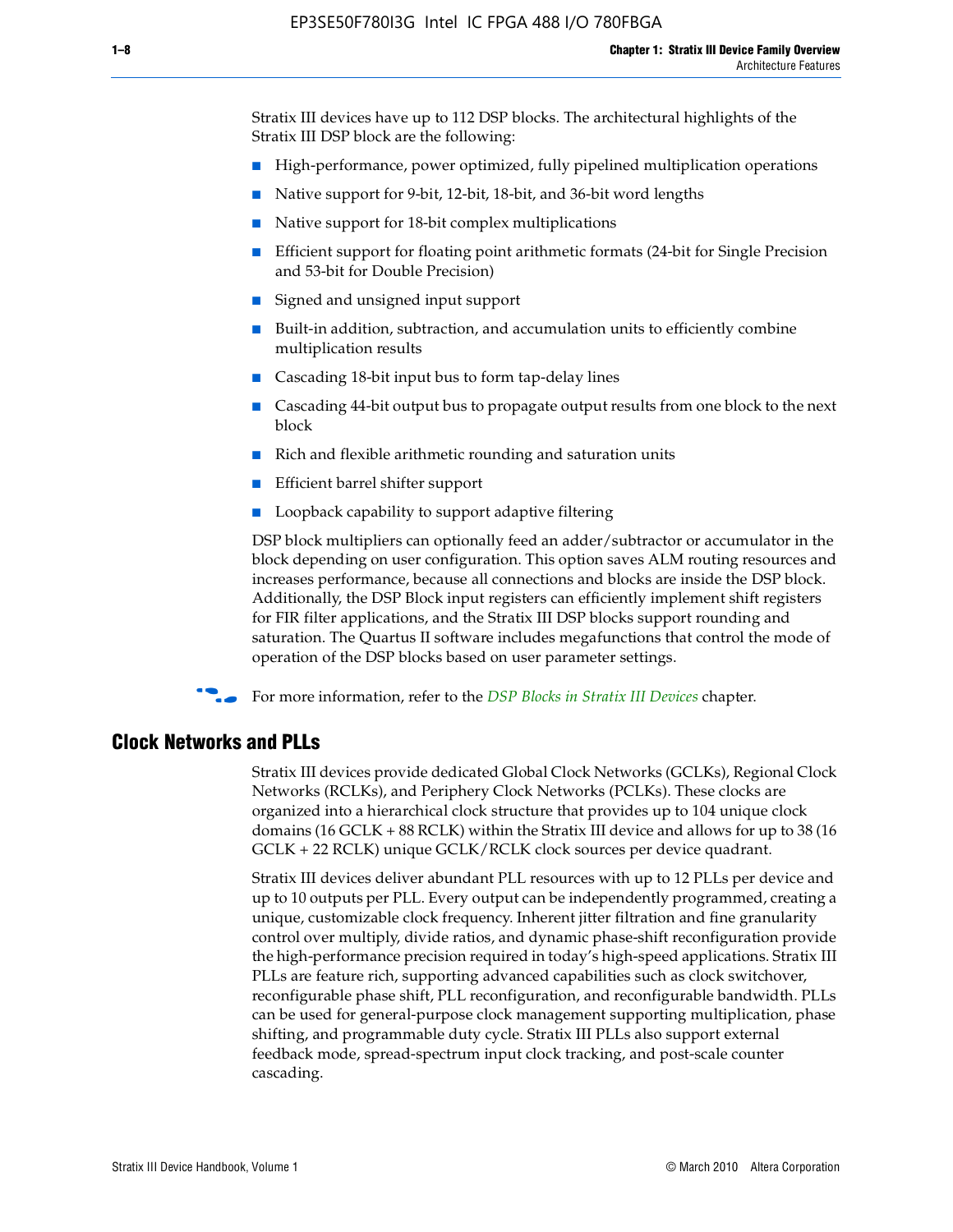f For more information, refer to the *[Clock Networks and PLLs in Stratix III Devices](http://www.altera.com/literature/hb/stx3/stx3_siii51006.pdf)* chapter.

## **I/O Banks and I/O Structure**

Stratix III devices contain up to 24 modular I/O banks, each of which contains 24, 32, 36, 40, or 48 I/Os. This modular bank structure improves pin efficiency and eases device migration. The I/O banks contain circuitry to support external memory interfaces at speeds up to 533 MHz and high-speed differential I/O interfaces meeting up to 1.6 Gbps performance. It also supports high-speed differential inputs and outputs running at speeds up to 800 MHz.

Stratix III devices support a wide range of industry I/O standards, including single-ended, voltage referenced single-ended, and differential I/O standards. The Stratix III I/O supports programmable bus hold, programmable pull-up resistor, programmable slew rate, programmable drive strength, programmable output delay control, and open-drain output. Stratix III devices also support on-chip series  $(R<sub>s</sub>)$  and on-chip parallel  $(R_T)$  termination with auto calibration for single-ended I/O standards and on-chip differential termination  $(R_D)$  for LVDS I/O standards on Left/Right I/O banks. Dynamic OCT is also supported on bi-directional I/O pins in all I/O banks.

**For more information, refer to the** *[Stratix III Device I/O Features](http://www.altera.com/literature/hb/stx3/stx3_siii51007.pdf)* **chapter.** 

## **External Memory Interfaces**

The Stratix III I/O structure has been completely redesigned to provide flexibility and enable high-performance support for existing and emerging external memory standards such as DDR, DDR2, DDR3, QDR II, QDR II+, and RLDRAM II at frequencies of up to 533 MHz.

Packed with features such as dynamic on-chip termination, trace mismatch compensation, read/write leveling, half-rate registers, and 4-to 36-bit programmable DQ group widths, Stratix III I/Os supply the built-in functionality required for rapid and robust implementation of external memory interfaces. Double data-rate support is found on all sides of the Stratix III device. Stratix III devices provide an efficient architecture to quickly and easily fit wide external memory interfaces exactly where you want them.

A self-calibrating soft IP core (ALTMEMPHY), optimized to take advantage of the Stratix III device I/O, along with the Quartus II timing analysis tool (TimeQuest), provide the total solution for the highest reliable frequency of operation across process voltage and temperature.

f For more information about external memory interfaces, refer to the *[External Memory](http://www.altera.com/literature/hb/stx3/stx3_siii51008.pdf)  [Interfaces in Stratix III Devices](http://www.altera.com/literature/hb/stx3/stx3_siii51008.pdf)* chapter.

#### **High-Speed Differential I/O Interfaces with DPA**

Stratix III devices contain dedicated circuitry for supporting differential standards at speeds up to 1.6 Gbps. The high-speed differential I/O circuitry supports the following high-speed I/O interconnect standards and applications: Utopia IV, SPI-4.2, SFI-4, 10 Gigabit Ethernet XSBI, Rapid I/O, and NPSI. Stratix III devices support 2×, 4×, 6×, 7×, 8×, and 10× SERDES modes for high-speed differential I/O interfaces and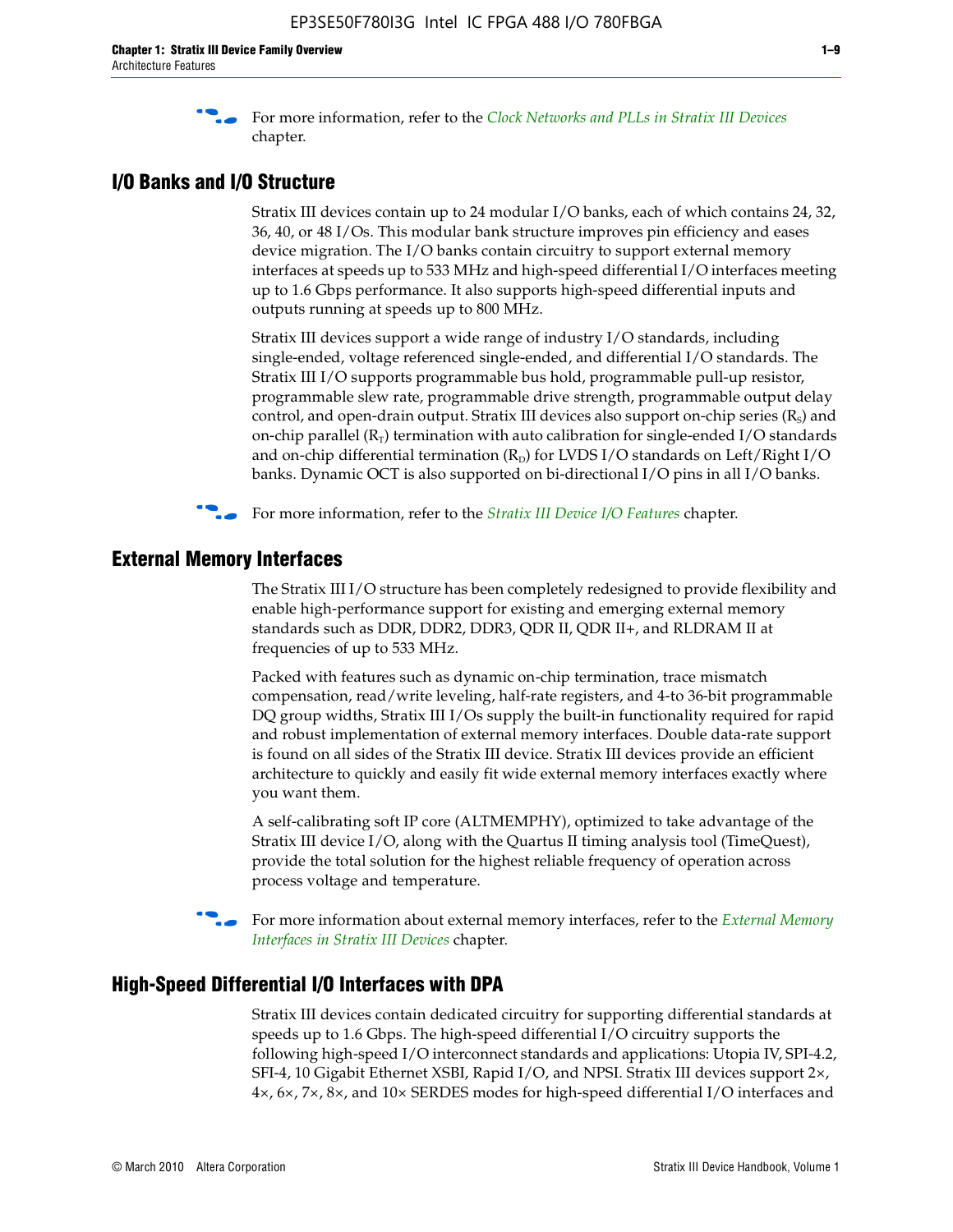4×, 6×, 7×, 8×, and 10× SERDES modes when using the dedicated DPA circuitry. DPA minimizes bit errors, simplifies PCB layout and timing management for high-speed data transfer, and eliminates channel-to-channel and channel-to-clock skew in high-speed data transmission systems. Soft CDR can also be implemented, enabling low-cost 1.6-Gbps clock embedded serial links.

Stratix III devices have the following dedicated circuitry for high-speed differential I/O support:

- Differential I/O buffer
- Transmitter serializer
- Receiver deserializer
- Data realignment
- Dynamic phase aligner (DPA)
- Soft CDR functionality
- Synchronizer (FIFO buffer)
- PLLs

**for more information, refer to the** *High Speed Differential I/O Interfaces with DPA in [Stratix III Devices](http://www.altera.com/literature/hb/stx3/stx3_siii51009.pdf)* chapter.

#### **Hot Socketing and Power-On Reset**

Stratix III devices are hot-socketing compliant. Hot socketing is also known as hot plug-in or hot swap, and power sequencing support without the use of any external devices. Robust on-chip hot-socketing and power-sequencing support ensures proper device operation independent of the power-up sequence. You can insert or remove a Stratix III board in a system during system operation without causing undesirable effects to the running system bus or the board that was inserted into the system.

The hot-socketing feature makes it easier to use Stratix III devices on PCBs that also contain a mixture of 3.3-V, 3.0-V, 2.5-V, 1.8-V, 1.5-V, and 1.2-V devices. With the Stratix III hot socketing feature, you do not need to ensure a specific power-up sequence for each device on the board.

f For more information, refer to the *[Hot Socketing and Power-On Reset in Stratix III](http://www.altera.com/literature/hb/stx3/stx3_siii51010.pdf)  [Device](http://www.altera.com/literature/hb/stx3/stx3_siii51010.pdf)s* chapter.

#### **Configuration**

Stratix III devices are configured using one of the following four configuration schemes:

- Fast passive parallel (FPP)
- Fast active serial (AS)
- Passive serial (PS)
- Joint Test Action Group (JTAG)

All configuration schemes use either an external controller (for example, a  $MAX<sup>®</sup>$  II device or microprocessor), a configuration device, or a download cable.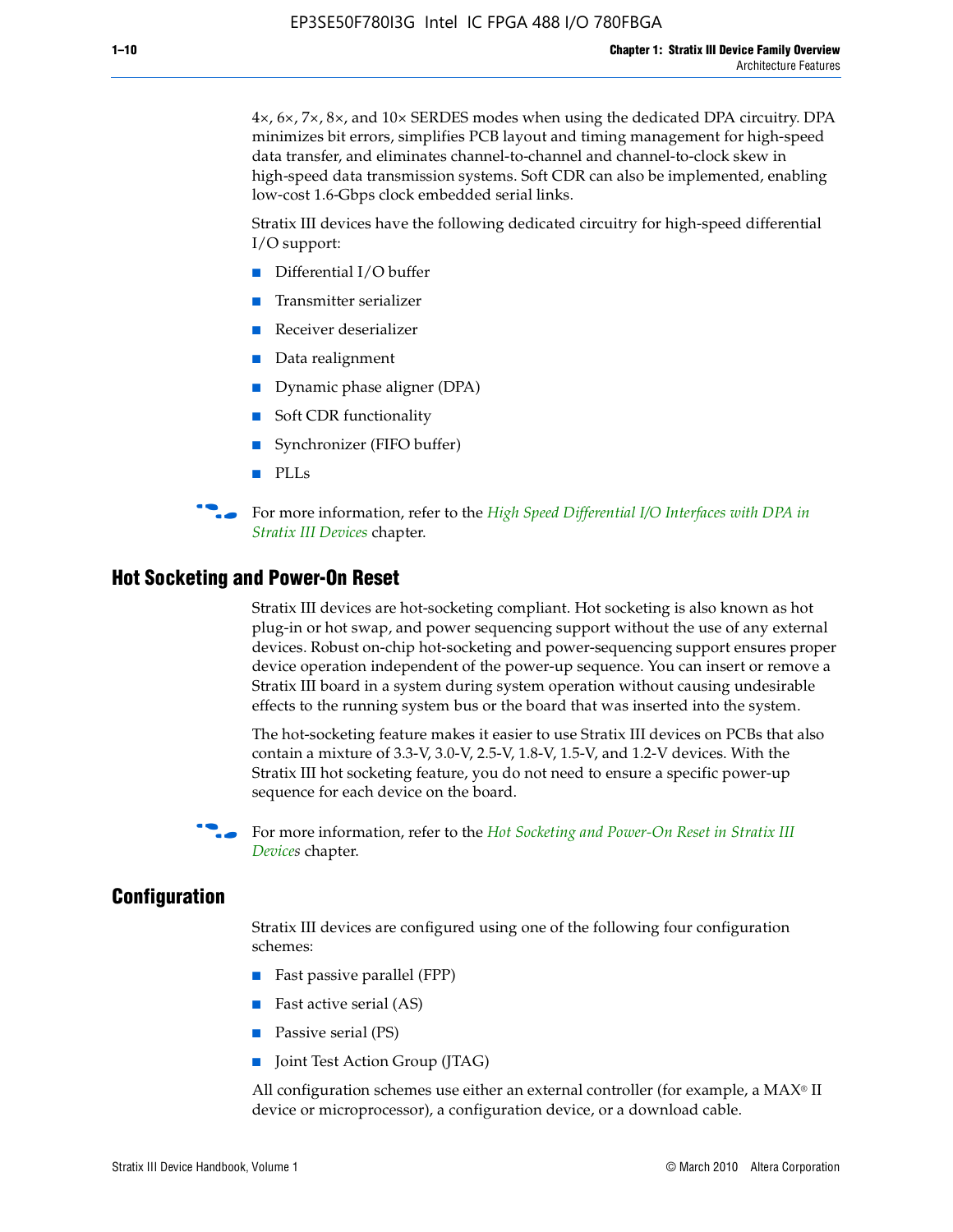Stratix III devices support configuration data decompression, which saves configuration memory space and time. This feature allows you to store compressed configuration data in configuration devices or other memory and transmit this compressed bitstream to Stratix III devices. During configuration, the Stratix III device decompresses the bitstream in real time and programs its SRAM cells.

Stratix III devices support decompression in the FPP when using a MAX II device/microprocessor plus flash, fast AS, and PS configuration schemes. The Stratix III decompression feature is not available in the FPP when using the enhanced configuration device and JTAG configuration schemes.

For more information, refer to the *[Configuring Stratix III Devices](http://www.altera.com/literature/hb/stx3/stx3_siii51011.pdf)* chapter.

## **Remote System Upgrades**

Stratix III devices feature remote system upgrade capability, allowing error-free deployment of system upgrades from a remote location securely and reliably. Soft logic (either the Nios embedded processor or user logic) implemented in a Stratix III device can download a new configuration image from a remote location, store it in configuration memory, and direct the dedicated remote system upgrade circuitry to initiate a reconfiguration cycle. The dedicated circuitry performs error detection during and after the configuration process, and can recover from an error condition by reverting back to a safe configuration image, and provides error status information. This dedicated remote system upgrade circuitry is unique to Stratix series FPGAs and helps to avoid system downtime.



**For more information, refer to the** *[Remote System Upgrades with Stratix III Devices](http://www.altera.com/literature/hb/stx3/stx3_siii51012.pdf)* chapter.

#### **IEEE 1149.1 (JTAG) Boundary-Scan Testing**

Stratix III devices support the JTAG IEEE Std. 1149.1 specification. The Boundary-Scan Test (BST) architecture offers the capability to test pin connections without using physical test probes and capture functional data while a device is operating normally. Boundary-scan cells in the Stratix III device can force signals onto pins or capture data from pin or logic array signals. Forced test data is serially shifted into the boundary-scan cells. Captured data is serially shifted out and externally compared to expected results. In addition to BST, you can use the IEEE Std. 1149.1 controller for Stratix III device in-circuit reconfiguration (ICR).

For more information, refer to the *IEEE 1149.1 (JTAG) Boundary Scan Testing in [Stratix III Devices](http://www.altera.com/literature/hb/stx3/stx3_siii51013.pdf)* chapter.

## **Design Security**

Stratix III devices are high-density, high-performance FPGAs with support for 256-bit volatile and non-volatile security keys to protect designs against copying, reverse engineering, and tampering. Stratix III devices have the ability to decrypt a configuration bitstream using the Advanced Encryption Standard (AES) algorithm, an industry standard encryption algorithm that is FIPS-197 certified and requires a 256-bit security key.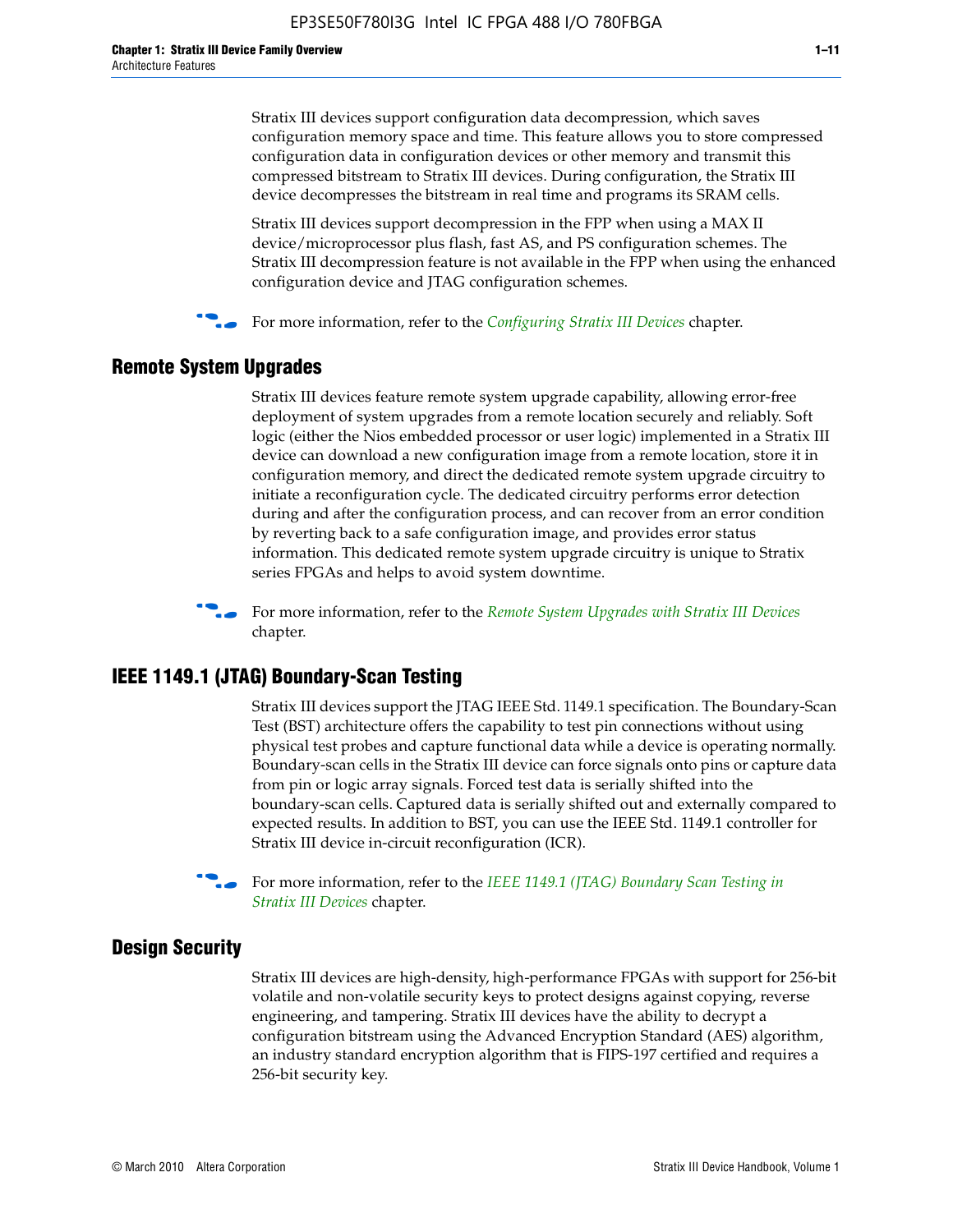The design security feature is available when configuring Stratix III FPGAs using the fast passive parallel (FPP) configuration mode with an external host (such as a MAX II device or microprocessor), or when using fast active serial (AS) or passive serial (PS) configuration schemes.

f For more information about the design security feature, refer to the *[Design Security in](http://www.altera.com/literature/hb/stx3/stx3_siii51014.pdf)  [Stratix III Devices](http://www.altera.com/literature/hb/stx3/stx3_siii51014.pdf)* chapter.

#### **SEU Mitigation**

Stratix III devices have built-in error detection circuitry to detect data corruption due to soft errors in the configuration random-access memory (CRAM) cells. This feature allows all CRAM contents to be read and verified continuously during user mode operation to match a configuration-computed CRC value. The enhanced CRC circuit and frame-based configuration architecture allows detection and location of multiple, single, and adjacent bit errors which, in conjunction with a soft circuit supplied as a reference design, allows don't-care soft errors in the CRAM to be ignored during device operation. This provides a steep decrease in the effective soft error rate, increasing system reliability.

On-chip memory block SEU mitigation is also offered using the ninth bit and a configurable megafunction in the Quartus II software for MLAB and M9K blocks while the M144K memory blocks have built-in error correction code (ECC) circuitry.

For more information about the dedicated error detection circuitry, refer to the *SEU [Mitigation in Stratix III Devices](http://www.altera.com/literature/hb/stx3/stx3_siii51015.pdf)* chapter.

#### **Programmable Power**

Stratix III delivers Programmable Power, the only FPGA with user programmable power options balancing today's power and performance requirements. Stratix III devices utilize the most advanced power-saving techniques, including a variety of process, circuit, and architecture optimizations and innovations. In addition, user controllable power reduction techniques provide an optimal balance of performance and power reduction specific for each design configured into the Stratix III FPGA. The Quartus II software (starting from version 6.1) automatically optimizes designs to meet the performance goals while simultaneously leveraging the programmable power-saving options available in the Stratix III FPGA without the need for any changes to the design flow.

For more information about Programmable Power in Stratix III devices, refer to the following documents:

- *[Programmable Power and Temperature Sensing Diode in Stratix III Devices](http://www.altera.com/literature/hb/stx3/stx3_siii51016.pdf)* chapter
- *[AN 437: Power Optimization in Stratix III FPGAs](http://www.altera.com/literature/an/AN437.pdf)*
- *[Stratix III Programmable Power White Paper](http://www.altera.com/literature/wp/wp-01006.pdf)*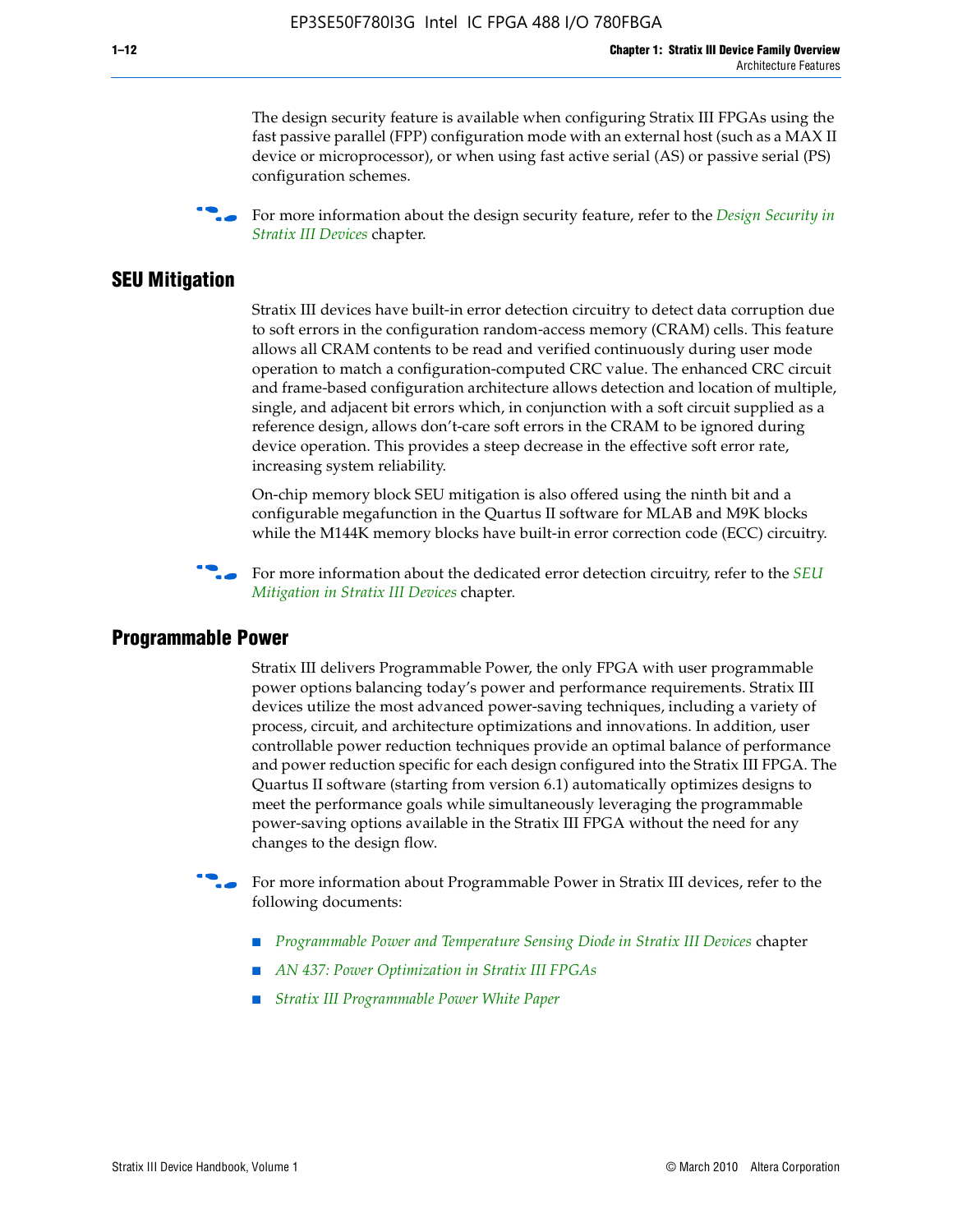# **Signal Integrity**

Stratix III devices simplify the challenge of signal integrity through a number of chip, package, and board level enhancements to enable efficient high-speed data transfer into and out of the device. These enhancements include:

- 8:1:1 user I/O/Gnd/V<sub>cc</sub> ratio to reduce the loop inductance in the package
- Dedicated power supply for each I/O bank, limit of I/Os is 24 to 48 I/Os per bank, to help limit simultaneous switching noise
- Programmable slew-rate support with up to four settings to match desired I/O standard, control noise, and overshoot
- Programmable output-current drive strength support with up to six settings to match desired I/O standard performance
- Programmable output-delay support to control rise/fall times and adjust duty cycle, compensate for skew, and reduce simultaneous switching outputs (SSO) noise
- Dynamic OCT with auto calibration support for series and parallel OCT and differential OCT support for LVDS I/O standard on the left/right banks
- For mor[e](http://www.altera.com/literature/hb/qts/quartusii_handbook.pdf) information about SI support in the Quartus II software, refer to the *[Quartus II Handbook](http://www.altera.com/literature/hb/qts/quartusii_handbook.pdf)*.

For more information about how to use the various configuration, PLL, external memory interfaces, I/O, high-speed differential I/O, power, and JTAG pins, refer to the *[Stratix III Device Family Pin Connection Guidelines](http://www.altera.com/literature/dp/stx3/PCG-01004.pdf)*.

# **Reference and Ordering Information**

The following section describes Stratix III device software support and ordering information.

## **Software Support**

Stratix III devices are supported by the Altera Quartus II design software, version 6.1 and later, which provides a comprehensive environment for system-on-a-programmable-chip (SOPC) design. The Quartus II software includes HDL and schematic design entry, compilation and logic synthesis, full simulation and advanced timing analysis, SignalTap® II logic analyzer, and device configuration.

**For more information about the [Quartus II](http://www.altera.com/literature/hb/qts/quartusii_handbook.pdf) software features, refer to the** *Quartus II* **<b>Fig. 7** *[Handbook](http://www.altera.com/literature/hb/qts/quartusii_handbook.pdf)*.

The Quartus II software supports a variety of operating systems. The specific operating system for the Quartus II software can be obtained from the Quartus II **Readme.txt** file or the *[Operating System Support](http://www.altera.com/support/software/os_support/oss-index.html)* section of the Altera website. It also supports seamless integration with industry-leading EDA tools through the NativeLink® interface.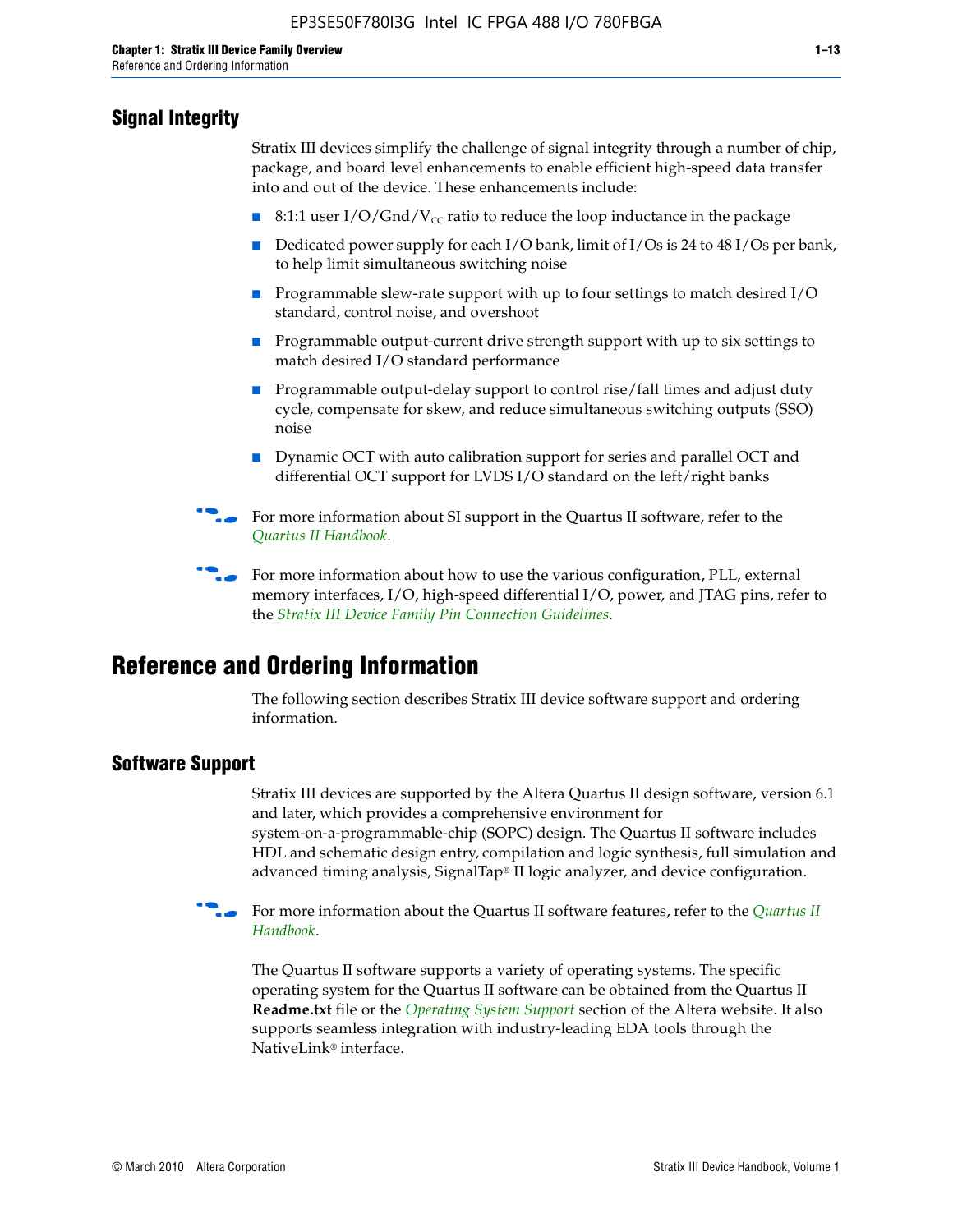# **Ordering Information**

Figure 1–1 shows the ordering codes for Stratix III devices.

For more information about a specific package, refer to the *Stratix III Device Package [Information](http://www.altera.com/literature/hb/stx3/stx3_siii51017.pdf)* chapter.





# **[C](http://www.altera.com/literature/hb/stx3/stx3_siii51012.pdf)hapter Revision History**

Table 1–6 lists the revision history for this chapter.

| <b>Table 1–6.</b> Chapter Revision History (Part 1 of 2) |  |  |  |  |  |
|----------------------------------------------------------|--|--|--|--|--|
|----------------------------------------------------------|--|--|--|--|--|

| <b>Date</b>       | <b>Version</b> | <b>Changes Made</b>                                          |
|-------------------|----------------|--------------------------------------------------------------|
|                   |                | Updated for the Quartus II software version 9.1 SP2 release: |
| <b>March 2010</b> | 1.8            | <b>u</b> Updated Table $1-2$ .                               |
|                   |                | ■ Updated "I/O Banks and I/O Structure" section.             |
| May 2009          | 1.7            | Updated "Software" and "Signal Integrity" sections.          |
|                   |                | Updated "Features" section.                                  |
| February 2009     | 1.6            | <b>u</b> Updated Table $1-1$ .                               |
|                   |                | Removed "Referenced Documents" section.                      |
|                   |                | ■ Updated "Features" section.                                |
| October 2008      | 1.5            | ■ Updated Table 1–1 and Table 1–5.                           |
|                   |                | <b>Updated New Document Format.</b>                          |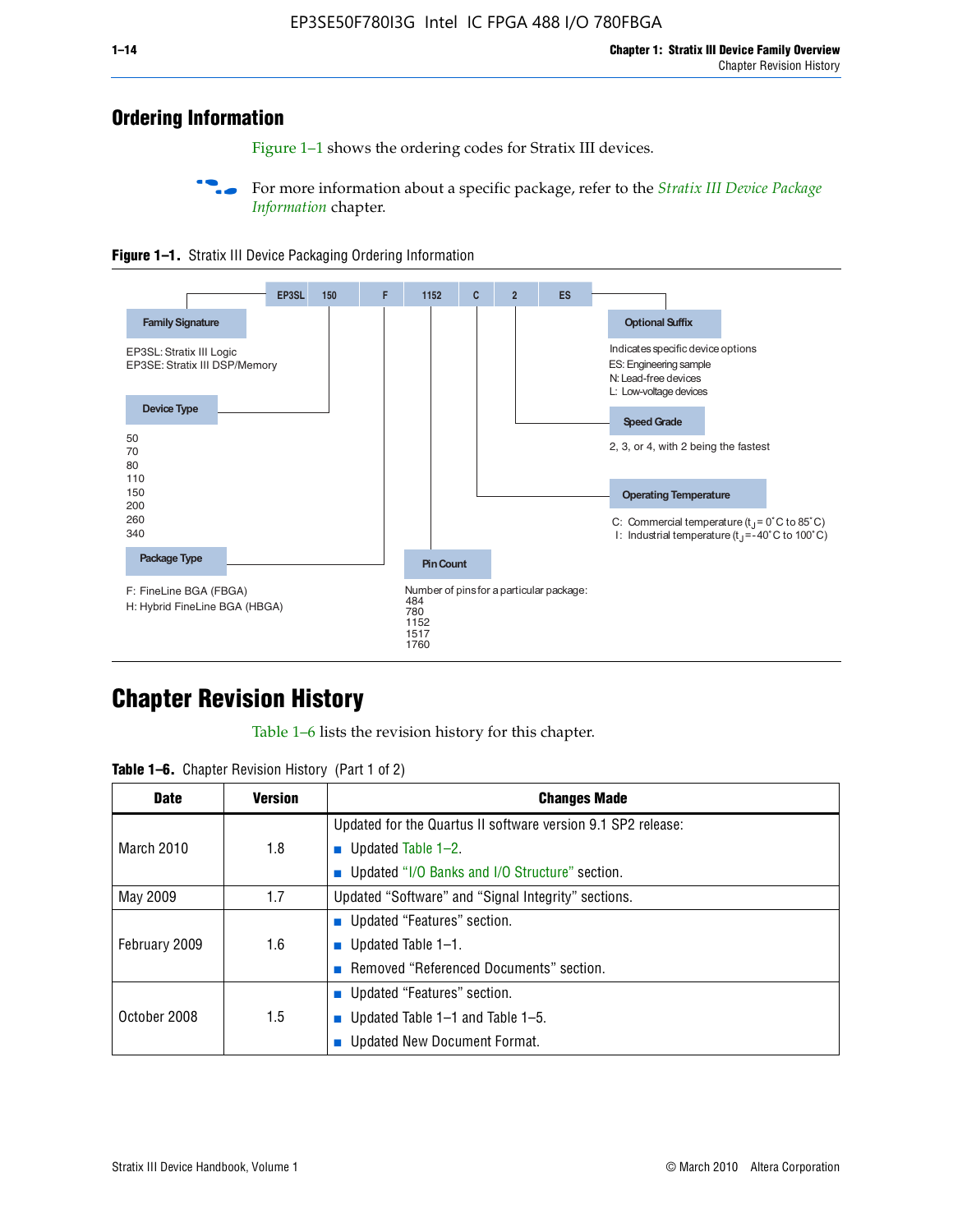| <b>Date</b>   | <b>Version</b> | <b>Changes Made</b>                                                                             |
|---------------|----------------|-------------------------------------------------------------------------------------------------|
|               |                | <b>Updated "Introduction".</b>                                                                  |
|               |                | ■ Updated Table $1-1$ .                                                                         |
|               | 1.4            | Updated Table 1-2.                                                                              |
| May 2008      |                | Added Table 1-5.                                                                                |
|               |                | ■ Updated "Reference and Ordering Information".                                                 |
|               |                | Updated package type information in Figure 1-1.                                                 |
| November 2007 | 1.3            | ■ Updated Table $1-1$ .                                                                         |
|               |                | ■ Updated Table $1-2$ .                                                                         |
|               |                | $\blacksquare$ Minor typo fixes.                                                                |
| October 2007  | 1.2            | Added Table 1-4.                                                                                |
|               |                | Added section "Referenced Documents".                                                           |
|               |                | Added live links for references.                                                                |
| May 2007      | 1.1            | Minor formatting changes, fixed PLL numbers and ALM, LE and MLAB bit counts in<br>Table $1-1$ . |
| November 2006 | 1.0            | Initial Release.                                                                                |